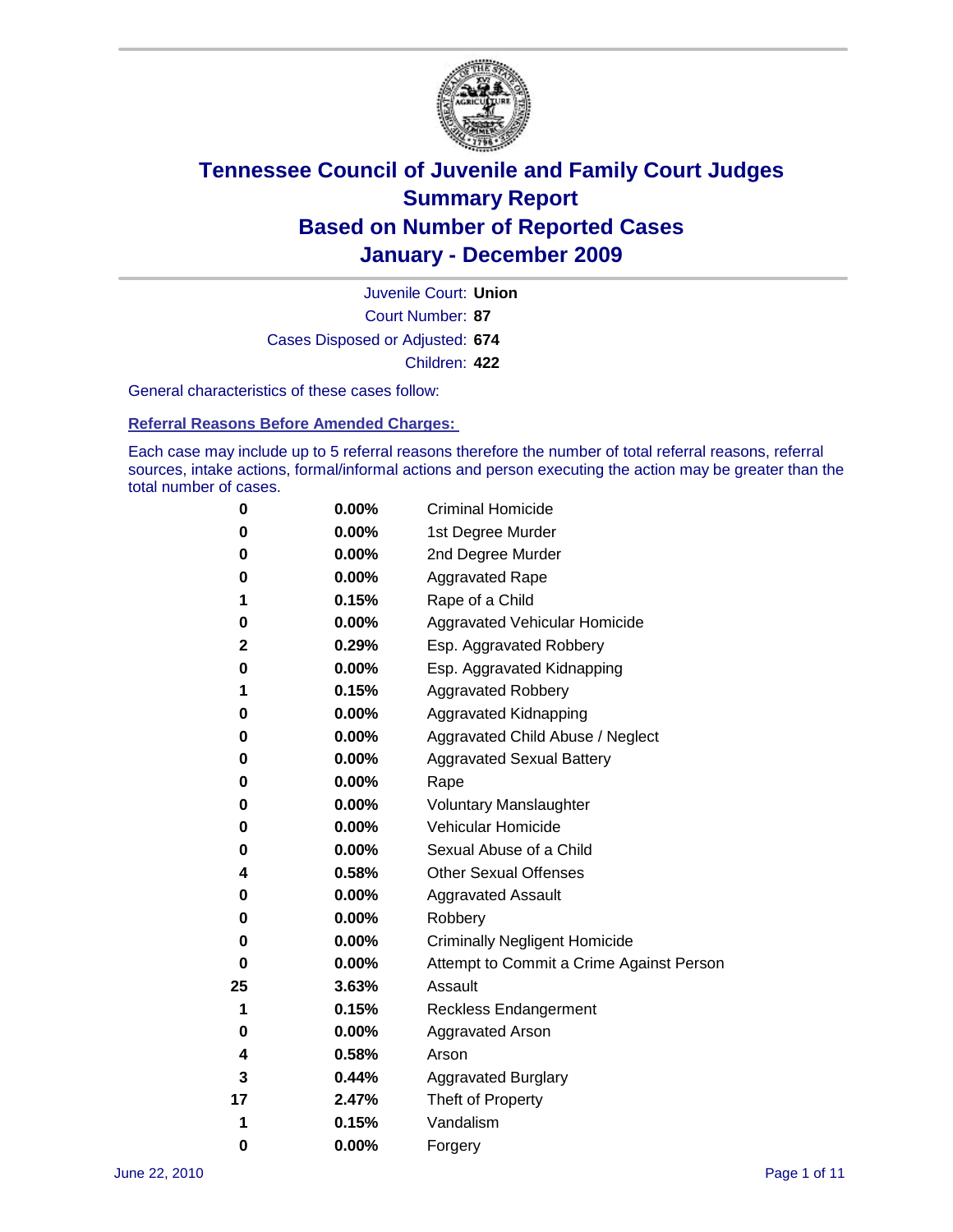

Court Number: **87** Juvenile Court: **Union** Cases Disposed or Adjusted: **674** Children: **422**

#### **Referral Reasons Before Amended Charges:**

Each case may include up to 5 referral reasons therefore the number of total referral reasons, referral sources, intake actions, formal/informal actions and person executing the action may be greater than the total number of cases.

| 0  | 0.00% | <b>Worthless Checks</b>                                     |
|----|-------|-------------------------------------------------------------|
| 0  | 0.00% | Illegal Possession / Fraudulent Use of Credit / Debit Cards |
| 0  | 0.00% | <b>Burglary</b>                                             |
| 0  | 0.00% | Unauthorized Use of a Vehicle                               |
| 0  | 0.00% | <b>Cruelty to Animals</b>                                   |
| 0  | 0.00% | Sale of Controlled Substances                               |
| 3  | 0.44% | <b>Other Drug Offenses</b>                                  |
| 9  | 1.31% | <b>Possession of Controlled Substances</b>                  |
| 0  | 0.00% | <b>Criminal Attempt</b>                                     |
| 8  | 1.16% | Carrying Weapons on School Property                         |
| 0  | 0.00% | Unlawful Carrying / Possession of a Weapon                  |
| 0  | 0.00% | <b>Evading Arrest</b>                                       |
| 0  | 0.00% | Escape                                                      |
| 1  | 0.15% | Driving Under Influence (DUI)                               |
| 9  | 1.31% | Possession / Consumption of Alcohol                         |
| 2  | 0.29% | Resisting Stop, Frisk, Halt, Arrest or Search               |
| 0  | 0.00% | <b>Aggravated Criminal Trespass</b>                         |
| 0  | 0.00% | Harassment                                                  |
| 1  | 0.15% | Failure to Appear                                           |
| 0  | 0.00% | Filing a False Police Report                                |
| 0  | 0.00% | Criminal Impersonation                                      |
| 7  | 1.02% | <b>Disorderly Conduct</b>                                   |
| 1  | 0.15% | <b>Criminal Trespass</b>                                    |
| 0  | 0.00% | <b>Public Intoxication</b>                                  |
| 0  | 0.00% | Gambling                                                    |
| 18 | 2.62% | <b>Traffic</b>                                              |
| 0  | 0.00% | <b>Local Ordinances</b>                                     |
| 0  | 0.00% | Violation of Wildlife Regulations                           |
| 0  | 0.00% | Contempt of Court                                           |
| 1  | 0.15% | Violation of Probation                                      |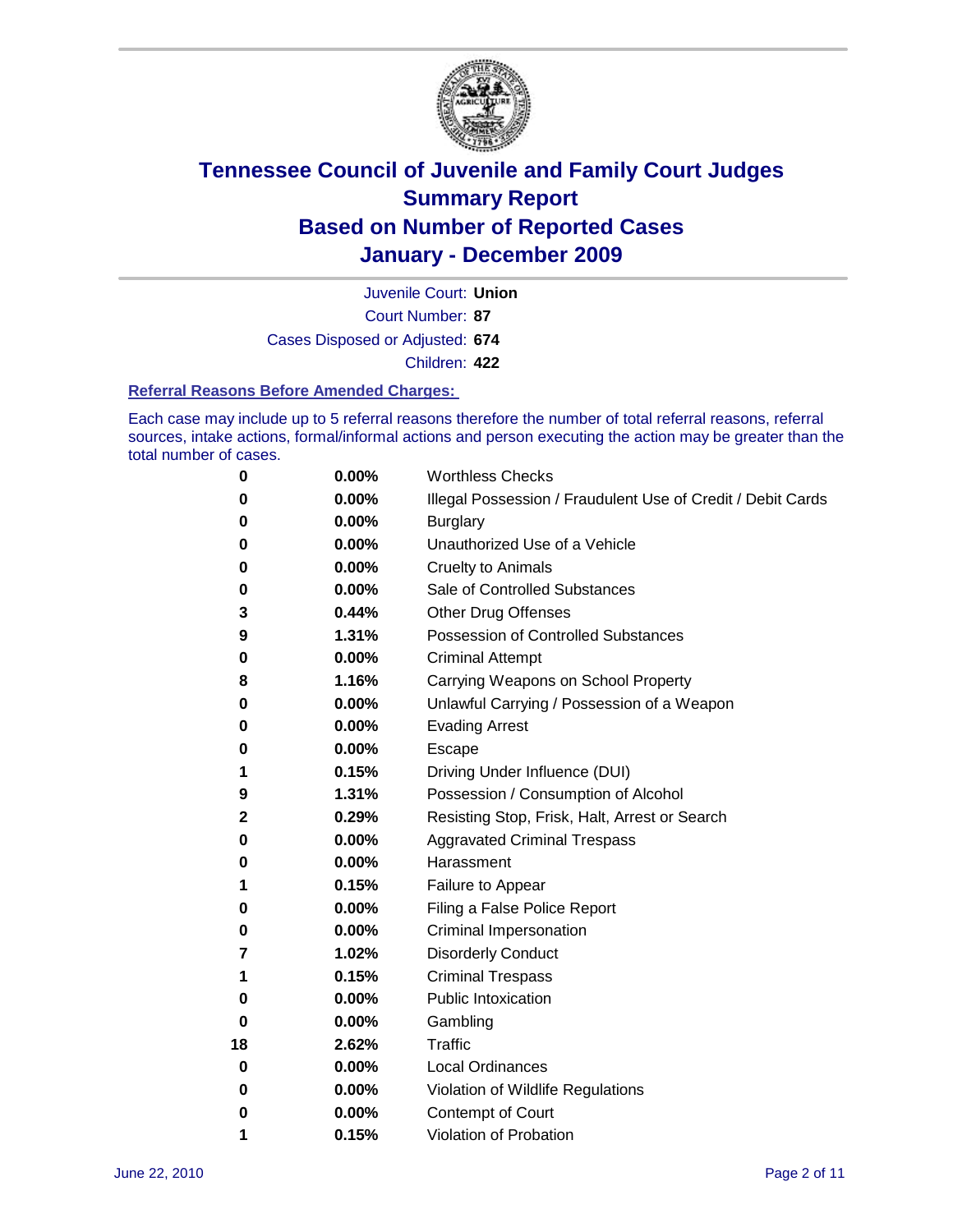

Court Number: **87** Juvenile Court: **Union** Cases Disposed or Adjusted: **674** Children: **422**

#### **Referral Reasons Before Amended Charges:**

Each case may include up to 5 referral reasons therefore the number of total referral reasons, referral sources, intake actions, formal/informal actions and person executing the action may be greater than the total number of cases.

| 688         | 100.00%            | <b>Total Referrals</b>                                     |
|-------------|--------------------|------------------------------------------------------------|
| 57          | 8.28%              | Other                                                      |
| 0           | 0.00%              | <b>Consent to Marry</b>                                    |
| 0           | 0.00%              | <b>Request for Medical Treatment</b>                       |
| 0           | 0.00%              | <b>Child Support</b>                                       |
| 3           | 0.44%              | Paternity / Legitimation                                   |
| 28          | 4.07%              | Visitation                                                 |
| 104         | 15.12%             | Custody                                                    |
| 61          | 8.87%              | <b>Foster Care Review</b>                                  |
| 0           | 0.00%              | <b>Administrative Review</b>                               |
| 0<br>175    | $0.00\%$<br>25.44% | Violation of Informal Adjustment<br><b>Judicial Review</b> |
| 0           | 0.00%              | <b>Violation of Pretrial Diversion</b>                     |
| 5           | 0.73%              | <b>Termination of Parental Rights</b>                      |
| 19          | 2.76%              | Dependency / Neglect                                       |
| $\mathbf 0$ | 0.00%              | <b>Physically Abused Child</b>                             |
| 0           | 0.00%              | Sexually Abused Child                                      |
| 0           | 0.00%              | <b>Violation of Curfew</b>                                 |
| $\mathbf 0$ | 0.00%              | Violation of a Valid Court Order                           |
| 28          | 4.07%              | Possession of Tobacco Products                             |
| 1           | 0.15%              | Out-of-State Runaway                                       |
| 3           | 0.44%              | In-State Runaway                                           |
| 73          | 10.61%             | Truancy                                                    |
| 11          | 1.60%              | Unruly Behavior                                            |
| 1           | 0.15%              | <b>Violation of Aftercare</b>                              |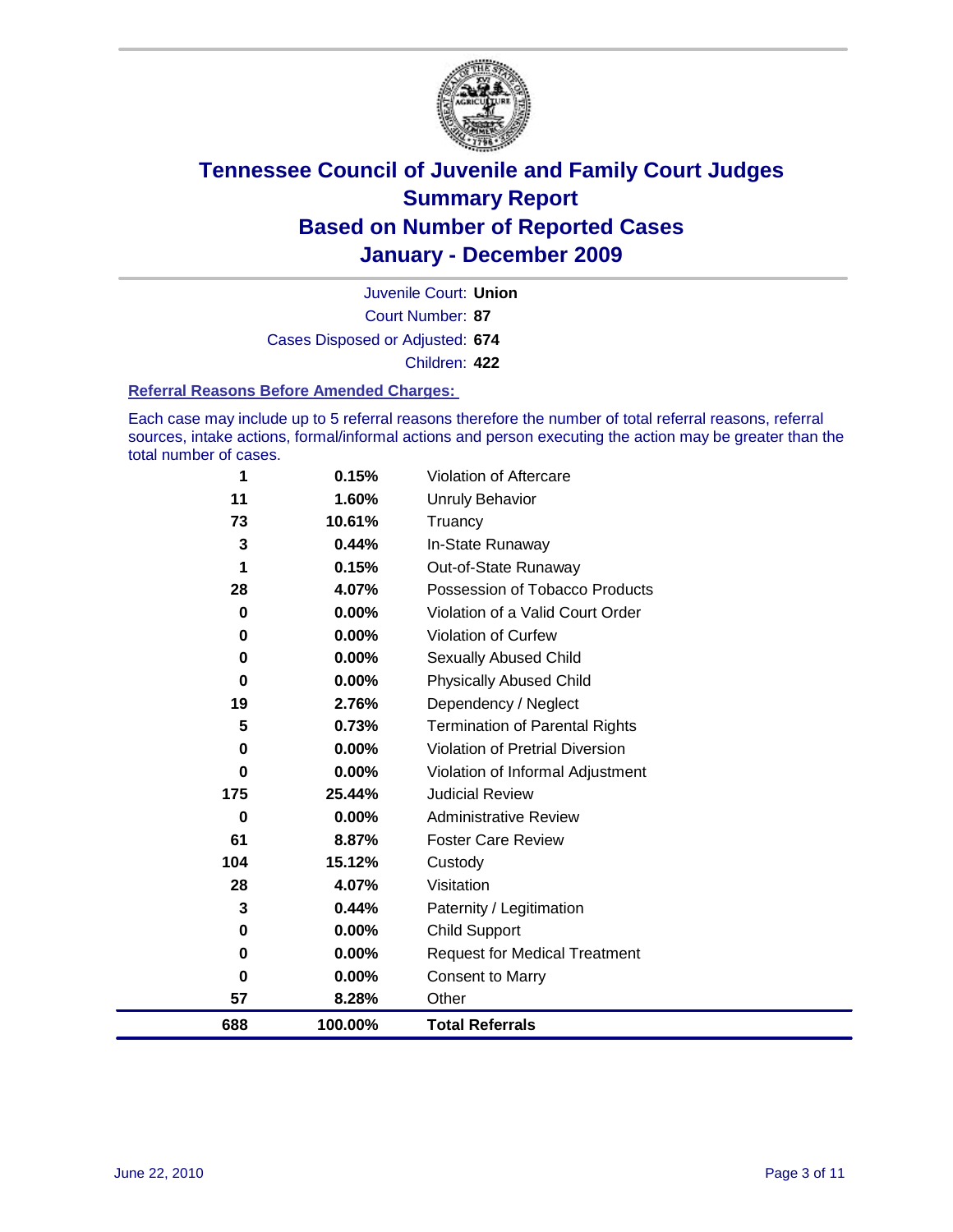

|                            |                                 | Juvenile Court: Union             |  |  |  |
|----------------------------|---------------------------------|-----------------------------------|--|--|--|
|                            | Court Number: 87                |                                   |  |  |  |
|                            | Cases Disposed or Adjusted: 674 |                                   |  |  |  |
|                            |                                 | Children: 422                     |  |  |  |
| <b>Referral Sources: 1</b> |                                 |                                   |  |  |  |
| 176                        | 25.58%                          | <b>Law Enforcement</b>            |  |  |  |
| 94                         | 13.66%                          | Parents                           |  |  |  |
| 27                         | 3.92%                           | <b>Relatives</b>                  |  |  |  |
| $\bf{0}$                   | 0.00%                           | Self                              |  |  |  |
| 83                         | 12.06%                          | School                            |  |  |  |
| $\bf{0}$                   | 0.00%                           | <b>CSA</b>                        |  |  |  |
| 108                        | 15.70%                          | <b>DCS</b>                        |  |  |  |
| 0                          | 0.00%                           | <b>Other State Department</b>     |  |  |  |
| $\bf{0}$                   | 0.00%                           | <b>District Attorney's Office</b> |  |  |  |
| 183                        | 26.60%                          | <b>Court Staff</b>                |  |  |  |
| 1                          | 0.15%                           | Social Agency                     |  |  |  |
| $\mathbf{2}$               | 0.29%                           | <b>Other Court</b>                |  |  |  |
| 3                          | 0.44%                           | Victim                            |  |  |  |
| $\mathbf 0$                | 0.00%                           | Child & Parent                    |  |  |  |
| $\bf{0}$                   | $0.00\%$                        | Hospital                          |  |  |  |
| 1                          | 0.15%                           | Unknown                           |  |  |  |
| 10                         | 1.45%                           | Other                             |  |  |  |
| 688                        | 100.00%                         | <b>Total Referral Sources</b>     |  |  |  |

### **Age of Child at Referral: 2**

| 422 | 100.00% | <b>Total Child Count</b> |
|-----|---------|--------------------------|
| 0   | 0.00%   | Unknown                  |
| 0   | 0.00%   | Ages 19 and Over         |
| 76  | 18.01%  | Ages 17 through 18       |
| 120 | 28.44%  | Ages 15 through 16       |
| 58  | 13.74%  | Ages 13 through 14       |
| 25  | 5.92%   | Ages 11 through 12       |
| 143 | 33.89%  | Ages 10 and Under        |
|     |         |                          |

<sup>1</sup> If different than number of Referral Reasons (688), verify accuracy of your court's data.

One child could be counted in multiple categories, verify accuracy of your court's data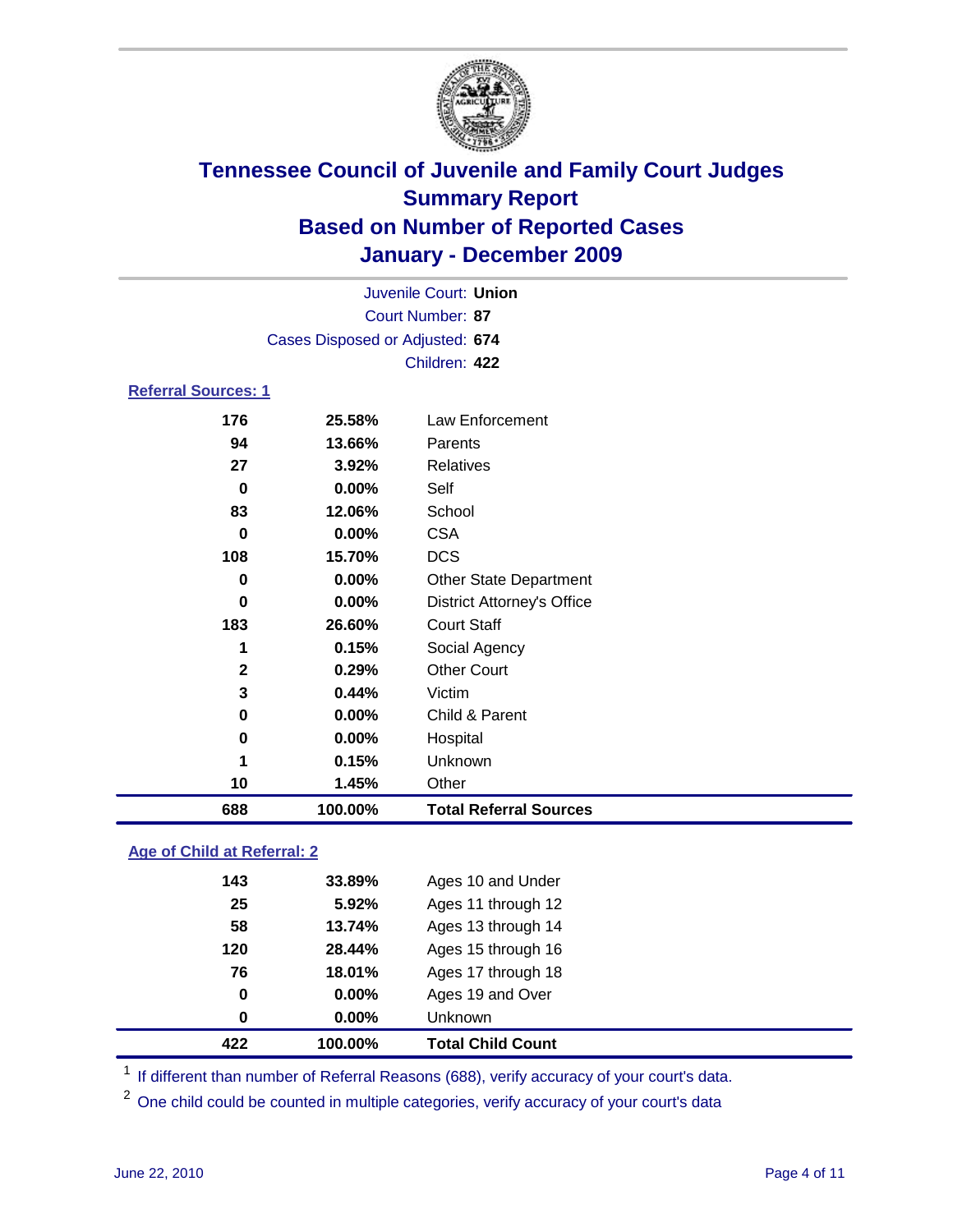

| Juvenile Court: Union                   |                                 |                          |  |
|-----------------------------------------|---------------------------------|--------------------------|--|
| Court Number: 87                        |                                 |                          |  |
|                                         | Cases Disposed or Adjusted: 674 |                          |  |
|                                         |                                 | Children: 422            |  |
| Sex of Child: 1                         |                                 |                          |  |
| 276                                     | 65.40%                          | Male                     |  |
| 146                                     | 34.60%                          | Female                   |  |
| $\mathbf 0$                             | 0.00%                           | Unknown                  |  |
| 422                                     | 100.00%                         | <b>Total Child Count</b> |  |
| Race of Child: 1                        |                                 |                          |  |
| 418                                     | 99.05%                          | White                    |  |
| 3                                       | 0.71%                           | African American         |  |
| 0                                       | 0.00%                           | Native American          |  |
| $\mathbf 0$                             | 0.00%                           | Asian                    |  |
| 1                                       | 0.24%                           | Mixed                    |  |
| $\mathbf 0$                             | 0.00%                           | Unknown                  |  |
| 422                                     | 100.00%                         | <b>Total Child Count</b> |  |
| <b>Hispanic Origin: 1</b>               |                                 |                          |  |
| 6                                       | 1.42%                           | Yes                      |  |
| 416                                     | 98.58%                          | <b>No</b>                |  |
| $\mathbf 0$                             | 0.00%                           | Unknown                  |  |
| 422                                     | 100.00%                         | <b>Total Child Count</b> |  |
| <b>School Enrollment of Children: 1</b> |                                 |                          |  |
| 310                                     | 73.46%                          | Yes                      |  |
| 104                                     | 24.64%                          | No                       |  |
| 8                                       | 1.90%                           | Unknown                  |  |
| 422                                     | 100.00%                         | <b>Total Child Count</b> |  |

One child could be counted in multiple categories, verify accuracy of your court's data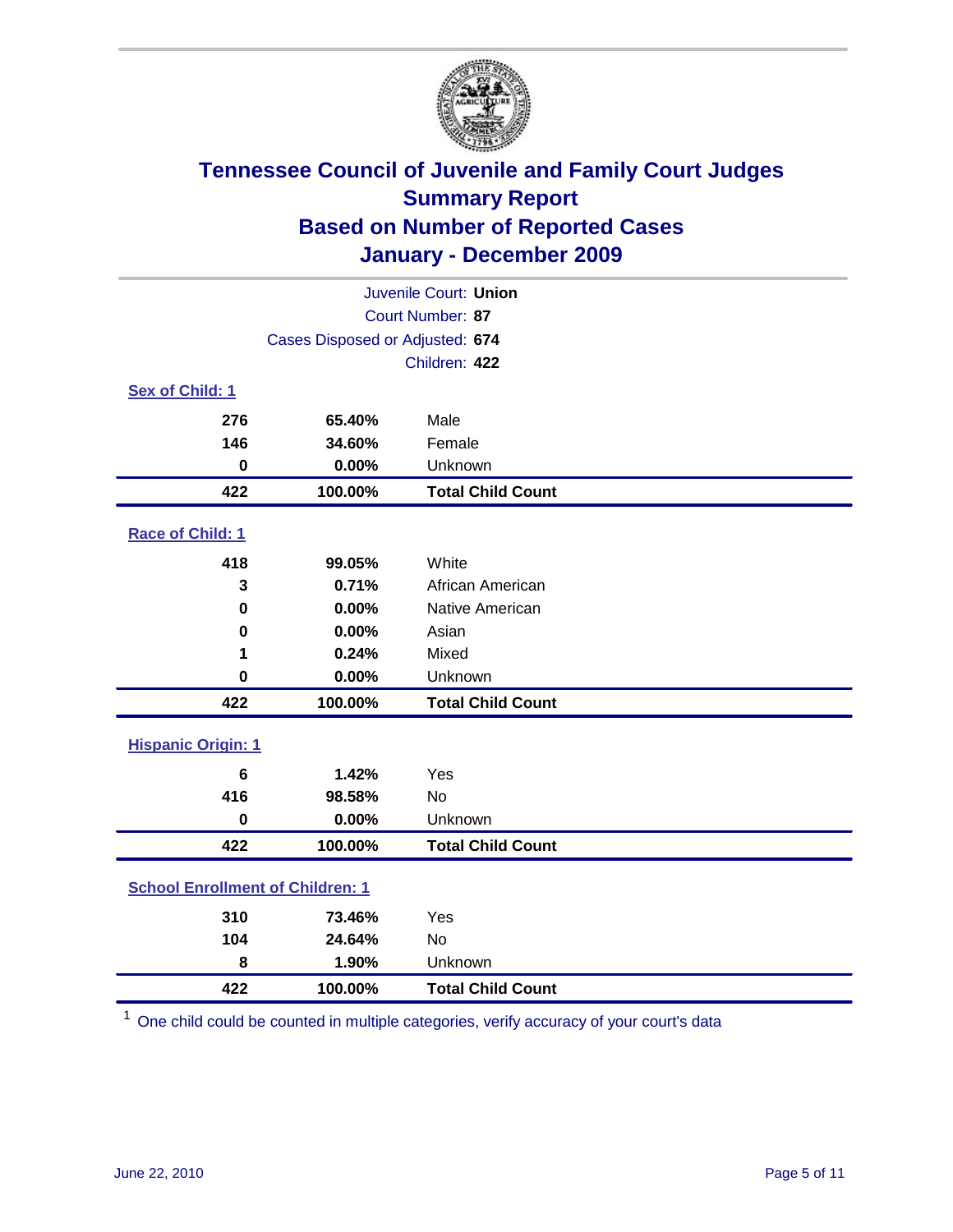

Court Number: **87** Juvenile Court: **Union** Cases Disposed or Adjusted: **674** Children: **422**

#### **Living Arrangement of Child at Time of Referral: 1**

| 422 | 100.00%       | <b>Total Child Count</b>     |
|-----|---------------|------------------------------|
|     | 3<br>0.71%    | Other                        |
|     | 5<br>1.18%    | Unknown                      |
|     | 1<br>0.24%    | Independent                  |
|     | $0.00\%$<br>0 | In an Institution            |
|     | 2<br>0.47%    | In a Residential Center      |
|     | 3<br>0.71%    | In a Group Home              |
| 39  | 9.24%         | With Foster Family           |
| 12  | 2.84%         | <b>With Adoptive Parents</b> |
| 66  | 15.64%        | <b>With Relatives</b>        |
| 57  | 13.51%        | With Father                  |
| 135 | 31.99%        | <b>With Mother</b>           |
| 19  | 4.50%         | With Mother and Stepfather   |
| 17  | 4.03%         | With Father and Stepmother   |
| 63  | 14.93%        | With Both Biological Parents |
|     |               |                              |

### **Type of Detention: 2**

| 674 | 100.00%  | <b>Total Detention Count</b> |  |
|-----|----------|------------------------------|--|
| 1   | 0.15%    | Other                        |  |
| 668 | 99.11%   | Does Not Apply               |  |
| 0   | 0.00%    | <b>Unknown</b>               |  |
| 0   | 0.00%    | <b>Psychiatric Hospital</b>  |  |
| 0   | 0.00%    | Jail - No Separation         |  |
| 0   | $0.00\%$ | Jail - Partial Separation    |  |
| 0   | 0.00%    | Jail - Complete Separation   |  |
| 5   | 0.74%    | Juvenile Detention Facility  |  |
| 0   | $0.00\%$ | Non-Secure Placement         |  |
|     |          |                              |  |

<sup>1</sup> One child could be counted in multiple categories, verify accuracy of your court's data

<sup>2</sup> If different than number of Cases (674) verify accuracy of your court's data.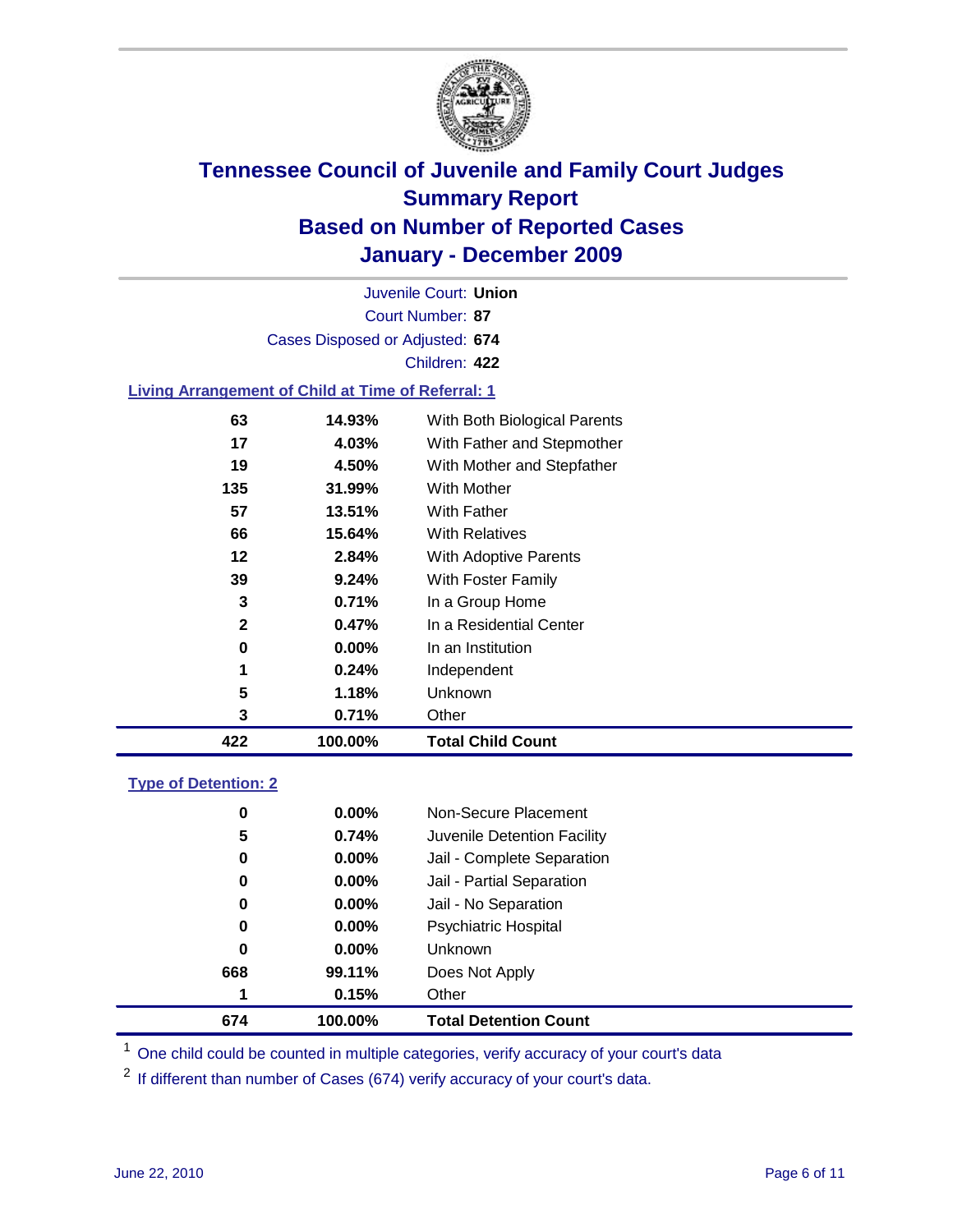

|                                                    | Juvenile Court: Union           |                                      |  |  |  |
|----------------------------------------------------|---------------------------------|--------------------------------------|--|--|--|
|                                                    | Court Number: 87                |                                      |  |  |  |
|                                                    | Cases Disposed or Adjusted: 674 |                                      |  |  |  |
|                                                    |                                 | Children: 422                        |  |  |  |
| <b>Placement After Secure Detention Hearing: 1</b> |                                 |                                      |  |  |  |
| $\mathbf 0$                                        | 0.00%                           | Returned to Prior Living Arrangement |  |  |  |
| 5                                                  | 0.74%                           | Juvenile Detention Facility          |  |  |  |
| $\bf{0}$                                           | 0.00%                           | Jail                                 |  |  |  |
| 0                                                  | 0.00%                           | Shelter / Group Home                 |  |  |  |
| 0                                                  | 0.00%                           | Foster Family Home                   |  |  |  |
| 0                                                  | 0.00%                           | Psychiatric Hospital                 |  |  |  |
| 1                                                  | 0.15%                           | Unknown                              |  |  |  |
| 666                                                | 98.81%                          | Does Not Apply                       |  |  |  |
| 2                                                  | 0.30%                           | Other                                |  |  |  |
| 674                                                | 100.00%                         | <b>Total Placement Count</b>         |  |  |  |
| <b>Intake Actions: 2</b>                           |                                 |                                      |  |  |  |
| 352                                                | 51.16%                          | <b>Petition Filed</b>                |  |  |  |
| 12                                                 | 1.74%                           | <b>Motion Filed</b>                  |  |  |  |
| 5                                                  | 0.73%                           | <b>Citation Processed</b>            |  |  |  |
| 0                                                  | 0.00%                           | Notification of Paternity Processed  |  |  |  |
| 218                                                | 31.69%                          | Scheduling of Judicial Review        |  |  |  |
| 0                                                  | 0.00%                           | Scheduling of Administrative Review  |  |  |  |
| 84                                                 | 12.21%                          | Scheduling of Foster Care Review     |  |  |  |
| 0                                                  | 0.00%                           | Unknown                              |  |  |  |
| 3                                                  | 0.44%                           | Does Not Apply                       |  |  |  |
| 14                                                 | 2.03%                           | Other                                |  |  |  |
| 688                                                | 100.00%                         | <b>Total Intake Count</b>            |  |  |  |

<sup>1</sup> If different than number of Cases (674) verify accuracy of your court's data.

<sup>2</sup> If different than number of Referral Reasons (688), verify accuracy of your court's data.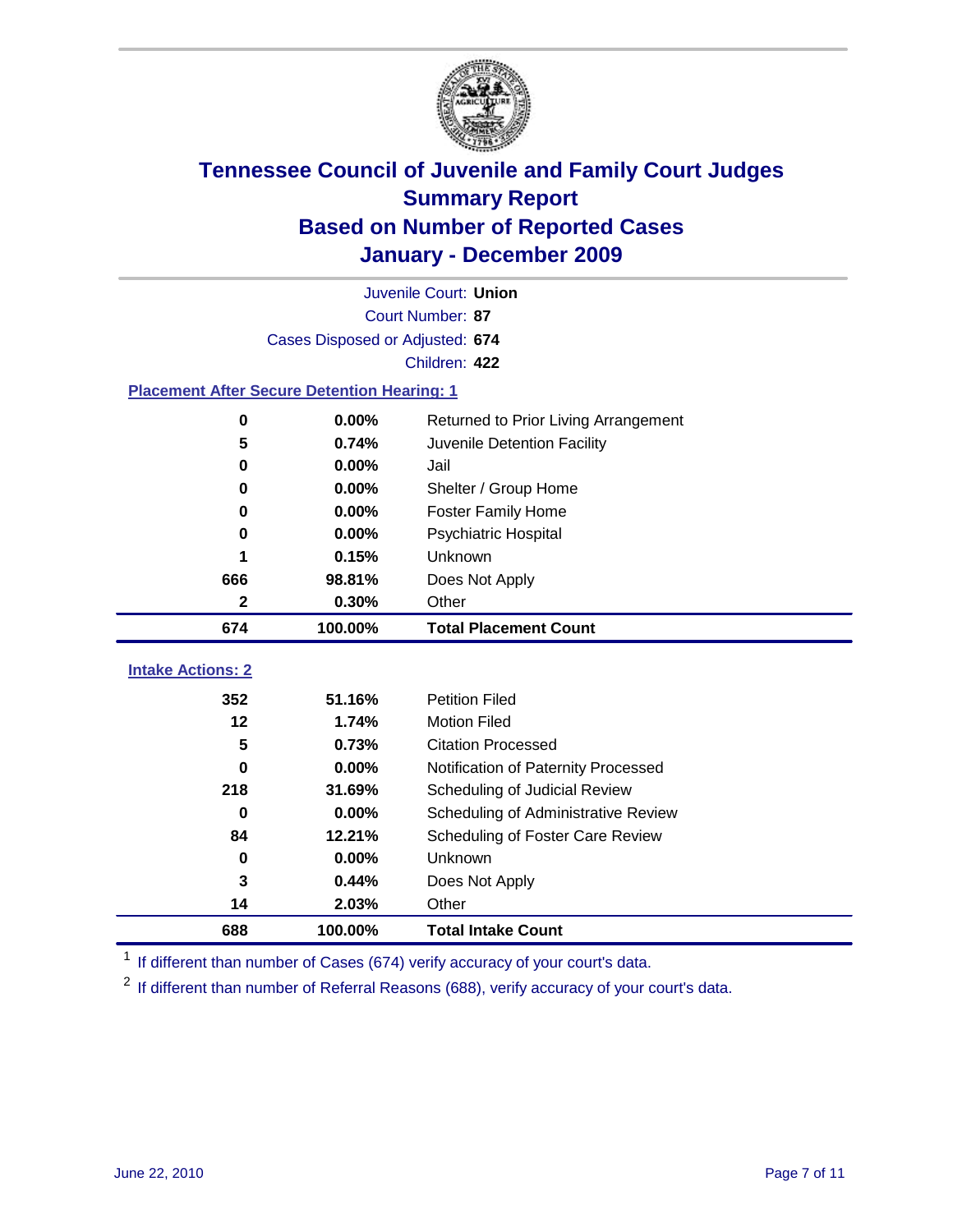

Court Number: **87** Juvenile Court: **Union** Cases Disposed or Adjusted: **674** Children: **422**

#### **Last Grade Completed by Child: 1**

| 85                      | 20.14%  | Too Young for School     |
|-------------------------|---------|--------------------------|
| $\pmb{0}$               | 0.00%   | Preschool                |
| 19                      | 4.50%   | Kindergarten             |
| 11                      | 2.61%   | 1st Grade                |
| 8                       | 1.90%   | 2nd Grade                |
| 12                      | 2.84%   | 3rd Grade                |
| 4                       | 0.95%   | 4th Grade                |
| 14                      | 3.32%   | 5th Grade                |
| 12                      | 2.84%   | 6th Grade                |
| 16                      | 3.79%   | 7th Grade                |
| 38                      | 9.00%   | 8th Grade                |
| 67                      | 15.88%  | 9th Grade                |
| 69                      | 16.35%  | 10th Grade               |
| 33                      | 7.82%   | 11th Grade               |
| 6                       | 1.42%   | 12th Grade               |
| 0                       | 0.00%   | Non-Graded Special Ed    |
| $\mathbf 2$             | 0.47%   | <b>GED</b>               |
| $\overline{\mathbf{2}}$ | 0.47%   | Graduated                |
| 0                       | 0.00%   | Never Attended School    |
| 23                      | 5.45%   | Unknown                  |
| 1                       | 0.24%   | Other                    |
|                         |         |                          |
| 422                     | 100.00% | <b>Total Child Count</b> |

| 422 | 100.00% | <b>Total Child Count</b> |
|-----|---------|--------------------------|
| 23  | 5.45%   | <b>Unknown</b>           |
| 384 | 91.00%  | No                       |
| 15  | 3.55%   | Yes                      |
|     |         |                          |

One child could be counted in multiple categories, verify accuracy of your court's data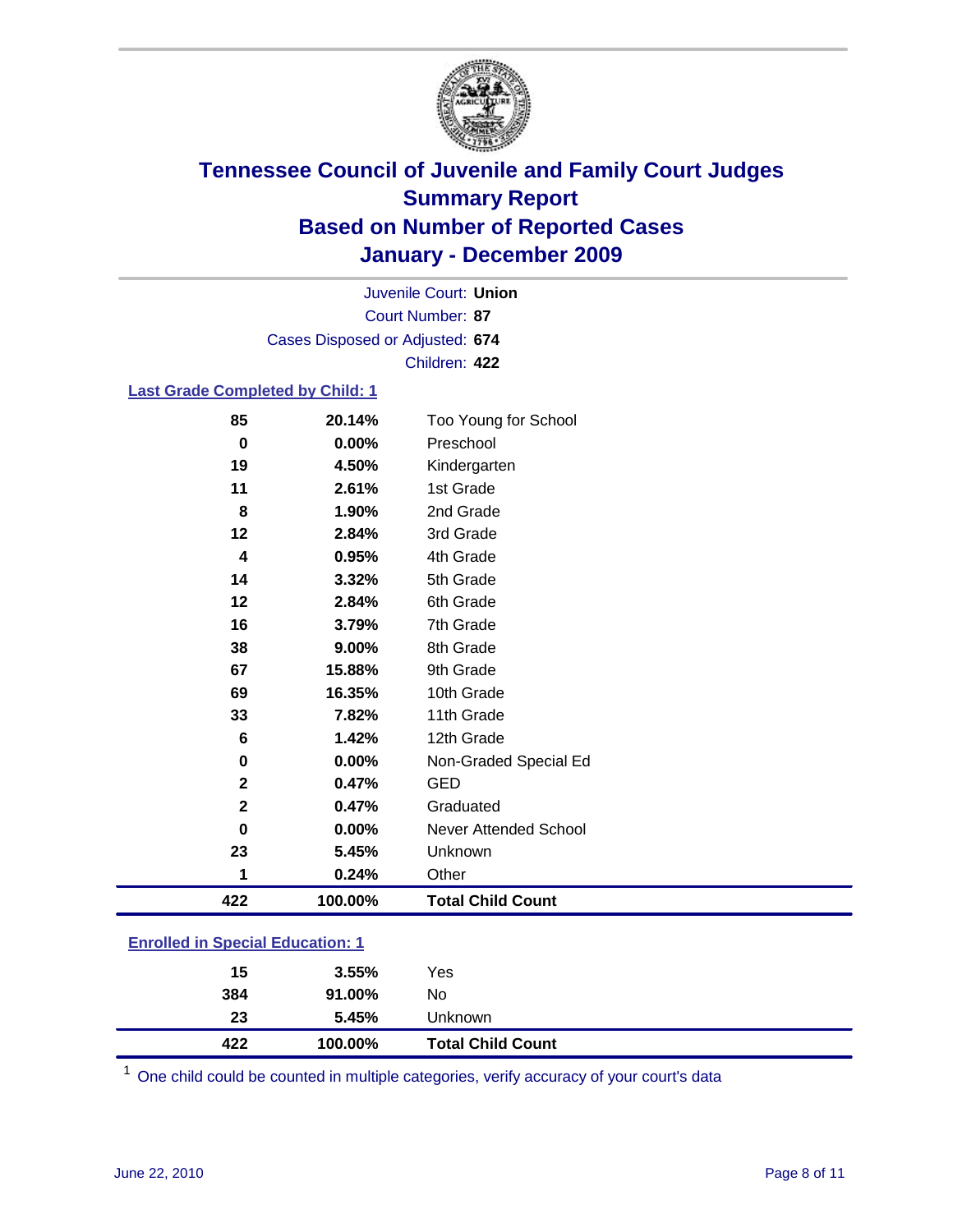

| Juvenile Court: Union        |                                 |                           |  |  |  |
|------------------------------|---------------------------------|---------------------------|--|--|--|
|                              | Court Number: 87                |                           |  |  |  |
|                              | Cases Disposed or Adjusted: 674 |                           |  |  |  |
|                              | Children: 422                   |                           |  |  |  |
| <b>Action Executed By: 1</b> |                                 |                           |  |  |  |
| 687                          | 99.85%                          | Judge                     |  |  |  |
| 1                            | 0.15%                           | Referee                   |  |  |  |
| 0                            | 0.00%                           | <b>YSO</b>                |  |  |  |
| 0                            | 0.00%                           | Other                     |  |  |  |
| 0                            | 0.00%                           | Unknown                   |  |  |  |
| 688                          | 100.00%                         | <b>Total Action Count</b> |  |  |  |

### **Formal / Informal Actions: 1**

| 32           | 4.65%    | Dismissed                                        |
|--------------|----------|--------------------------------------------------|
| 31           | 4.51%    | Retired / Nolle Prosequi                         |
|              | 0.15%    | <b>Complaint Substantiated Delinquent</b>        |
| $\mathbf{2}$ | 0.29%    | <b>Complaint Substantiated Status Offender</b>   |
| 14           | 2.03%    | <b>Complaint Substantiated Dependent/Neglect</b> |
| 0            | $0.00\%$ | <b>Complaint Substantiated Abused</b>            |
| 0            | $0.00\%$ | <b>Complaint Substantiated Mentally III</b>      |
| 0            | $0.00\%$ | Informal Adjustment                              |
| 5            | 0.73%    | <b>Pretrial Diversion</b>                        |
| 0            | $0.00\%$ | <b>Transfer to Adult Court Hearing</b>           |
| 0            | 0.00%    | Charges Cleared by Transfer to Adult Court       |
| 3            | 0.44%    | <b>Special Proceeding</b>                        |
| 39           | 5.67%    | <b>Review Concluded</b>                          |
| 542          | 78.78%   | Case Held Open                                   |
| 19           | 2.76%    | Other                                            |
| 0            | $0.00\%$ | <b>Unknown</b>                                   |
| 688          | 100.00%  | <b>Total Action Count</b>                        |

<sup>1</sup> If different than number of Referral Reasons (688), verify accuracy of your court's data.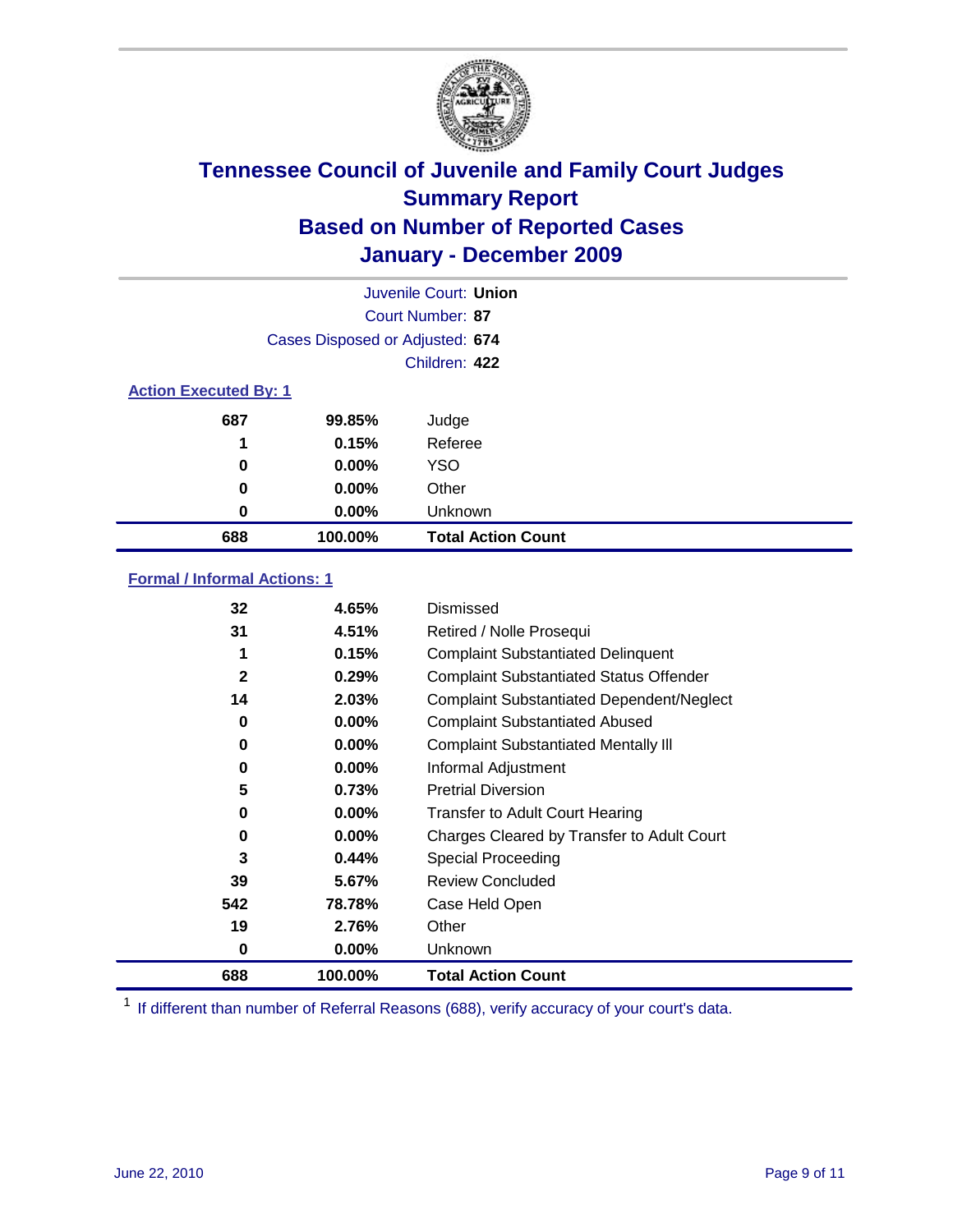

|                       |                                 | Juvenile Court: Union                                 |
|-----------------------|---------------------------------|-------------------------------------------------------|
|                       |                                 | <b>Court Number: 87</b>                               |
|                       | Cases Disposed or Adjusted: 674 |                                                       |
|                       |                                 | Children: 422                                         |
| <b>Case Outcomes:</b> |                                 | There can be multiple outcomes for one child or case. |
| 34                    | 4.96%                           | <b>Case Dismissed</b>                                 |
| 79                    | 11.53%                          | Case Retired or Nolle Prosequi                        |
| 2                     | 0.29%                           | Warned / Counseled                                    |
| 388                   | 56.64%                          | Held Open For Review                                  |
| $\mathbf{2}$          | 0.29%                           | Supervision / Probation to Juvenile Court             |
| 0                     | 0.00%                           | <b>Probation to Parents</b>                           |
| 21                    | 3.07%                           | Referral to Another Entity for Supervision / Service  |
| 0                     | 0.00%                           | Referred for Mental Health Counseling                 |
| 1                     | 0.15%                           | Referred for Alcohol and Drug Counseling              |
| 0                     | 0.00%                           | <b>Referred to Alternative School</b>                 |
| 0                     | 0.00%                           | Referred to Private Child Agency                      |
| 5                     | 0.73%                           | Referred to Defensive Driving School                  |
| 0                     | 0.00%                           | Referred to Alcohol Safety School                     |
| 1                     | 0.15%                           | Referred to Juvenile Court Education-Based Program    |
| 0                     | 0.00%                           | Driver's License Held Informally                      |
| 0                     | 0.00%                           | <b>Voluntary Placement with DMHMR</b>                 |
| 0                     | 0.00%                           | <b>Private Mental Health Placement</b>                |
| 0                     | 0.00%                           | <b>Private MR Placement</b>                           |
| 1                     | 0.15%                           | Placement with City/County Agency/Facility            |
| 0                     | 0.00%                           | Placement with Relative / Other Individual            |
| 2                     | 0.29%                           | Fine                                                  |
| 2                     | 0.29%                           | <b>Public Service</b>                                 |
| 0                     | 0.00%                           | Restitution                                           |
| 0                     | 0.00%                           | Runaway Returned                                      |
| 0                     | 0.00%                           | No Contact Order                                      |
| 0                     | 0.00%                           | Injunction Other than No Contact Order                |
| 0                     | 0.00%                           | <b>House Arrest</b>                                   |
| 0                     | 0.00%                           | <b>Court Defined Curfew</b>                           |
| 0                     | 0.00%                           | Dismissed from Informal Adjustment                    |
| 0                     | 0.00%                           | <b>Dismissed from Pretrial Diversion</b>              |
| 0                     | 0.00%                           | Released from Probation                               |
| 1                     | 0.15%                           | <b>Transferred to Adult Court</b>                     |
| 0                     | 0.00%                           | <b>DMHMR Involuntary Commitment</b>                   |